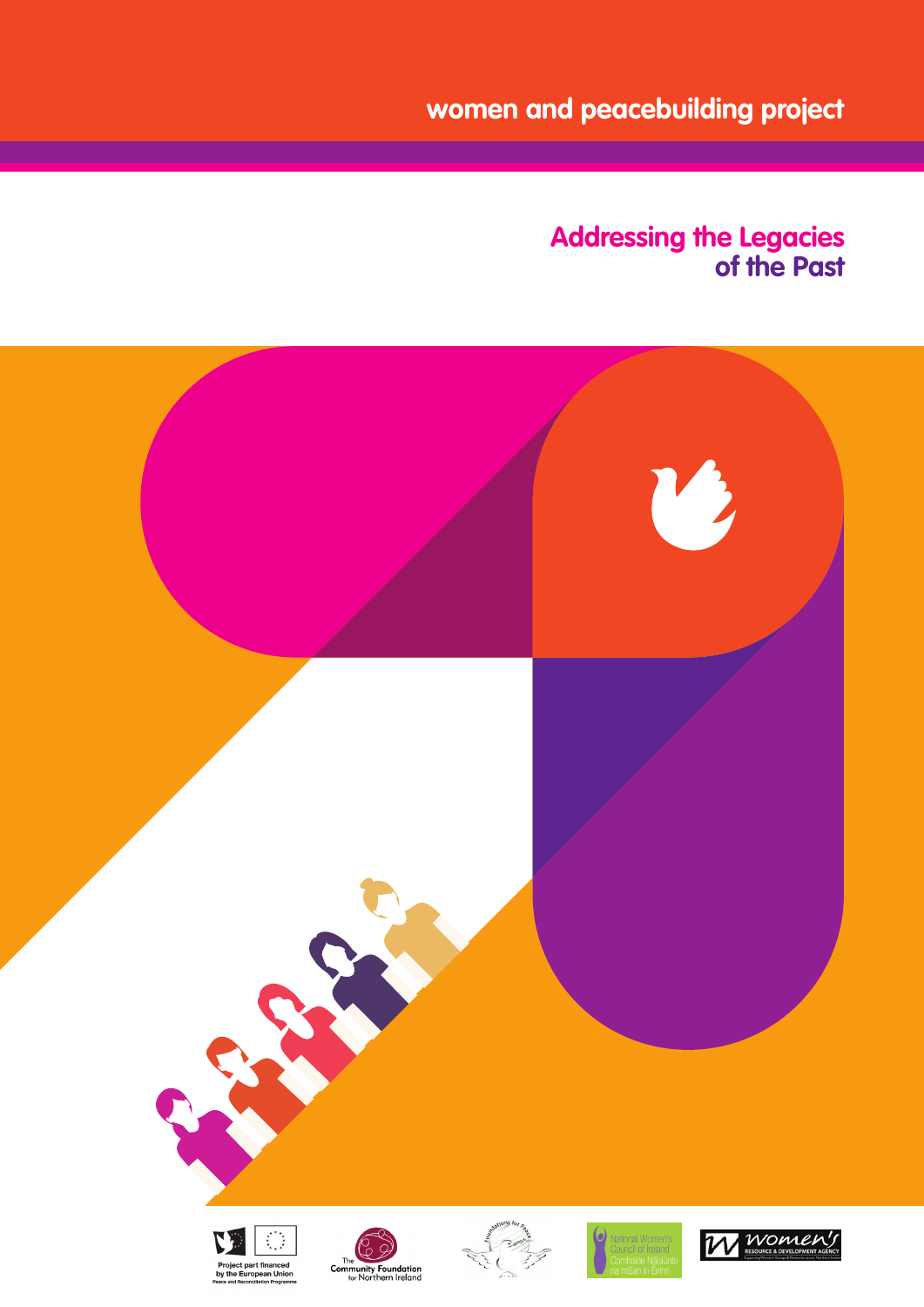The Women and Peacebuilding – Sharing the Learning project is funded under the EU PEACE lll programme for Northern Ireland and the six southern Border Counties. It recognises the fact that the European Union has defined equality between women and men as a fundamental right and builds on this to examine equality in the context of the centrality of conflict transformation in Northern Ireland/Ireland. As such the project draws on the global commitment to women's rights in contested societies as epitomised in the UN Security Council Resolutions 1325 and 1820, on Women, Peace and Security.



### **WOMEN AND PEACEBUILDING: SHARING THE LEARNING**

Drawing on the main provisions of UN Security Council Resolution 1325 the Women and Peacebuilding: Sharing the Learning project focuses on –

**PREVENTION:** Strengthen the efforts to prevent violence against women, including various forms of gender based violence.

**PARTICIPATION and REPRESENTATION:** Promote and support women's active and meaningful participation in all peace processes as well as their representation in formal and informal decision-making at all levels.

**PROTECTION and SECURITY:** Strengthen efforts to secure the safety, physical and mental health, well-being, economic security and/or dignity of women and girls; promote and safeguard the human rights of women and mainstream a gender perspective into legal and institutional reforms.

**RECOVERY, RELIEF and REHABILITATION:** Promote women's equal access to aid distribution measures, including those dealing with the specific needs of women and girls in all relief and reconstruction programmes.

The material and recommendations contained in this Women and Peacebuilding Briefing Note are based on the views expressed by 700 plus women, from across Northern Ireland and the six northern Border Counties of Ireland, at a series of seminars over the period 2012/2014.

The partnership that designed the Women and Peacebuilding: Sharing the Learning initiative includes:

#### **Community Foundation for Northern Ireland**

An independent grant-making Community Foundation that has been active in Northern Ireland since 1979 and has a long commitment to supporting a more just, equal and peaceful society.

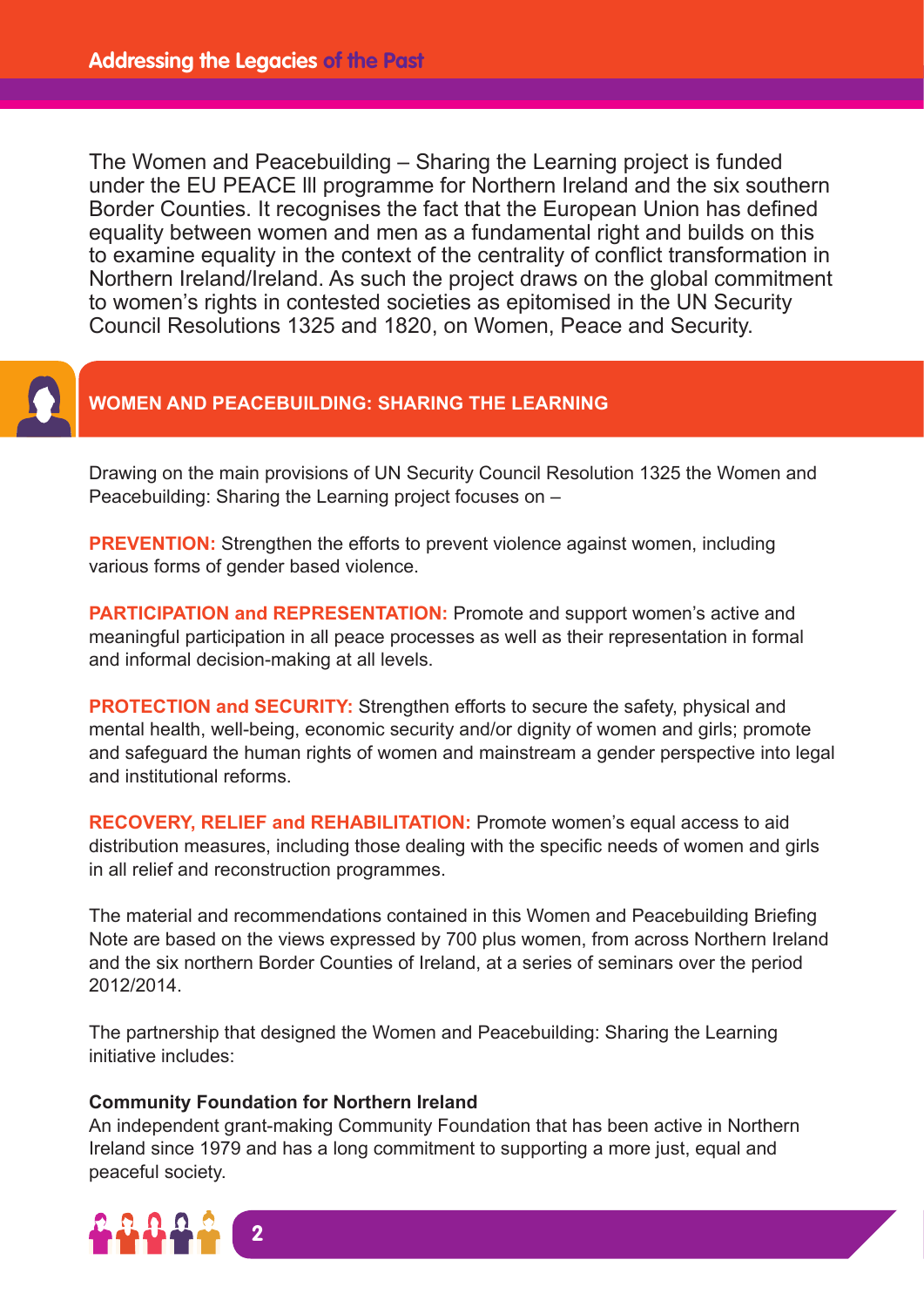#### **Foundations for Peace Network**

A peer Network of in-country based independent Funds and Foundations working in contested societies – Bangladesh; Colombia; Georgia; India; Indonesia; Israel; Mexico; Northern Ireland; Palestine; Serbia; Sri Lanka – that are united by a commitment to social justice and conflict transformation.

#### **National Women's Council of Ireland**

The national women's membership organisation of Ireland committed to equality and the recognition of the positive contribution of women to society.

#### **Women's Resource & Development Agency**

The support organisation for Women's Groups and Networks across Northern Ireland which works to advance equality and participation of women in society.

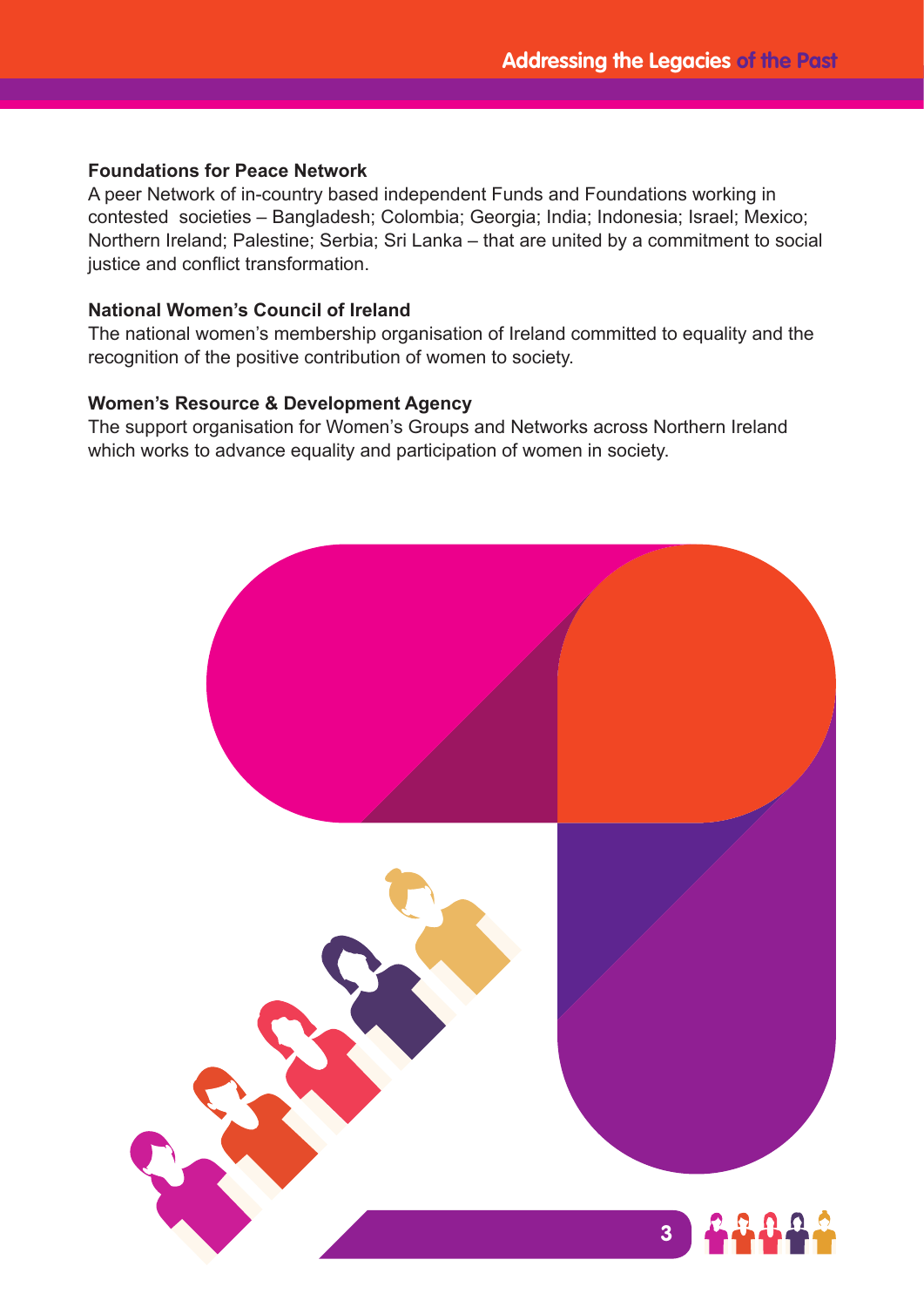

## **ADDRESSING THE LEGACIES OF THE PAST**

The Women and Peacebuilding: Sharing the Learning Project was impressed by the high level of interest shown by the women participating in the project discussions about issues relating to the legacy of the recent past. Three seminars were held in both Belfast and Clones (Co. Monaghan) as well as an additional one-day conference in Belfast over the period October 2013-March 2014. Participants were asked to consider –

- **i) The issues currently affecting them and their families in terms of the legacies of the past.**
- **ii) What changes they had experienced over the 15 years since the Belfast/Good Friday Agreement.**
- **iii) Whether they felt that the situation is worse now than it was 15 years ago and what women would like to see changed.**

The views expressed with regard to the first question include the following –

- **i) Please share any relevant issues that you feel are current today with regard to the legacies of the past – and how do they affect you and your family members?**
- Women have been there to pick up the pieces over 40 years of violence and conflict. There has been a lack of acknowledgement of this and they still lack an equal voice in society.
- A number of women said that there were some issues that remain too sensitive for women to discuss openly within their communities. Safe environments – possibly women-only spaces – are necessary to allow them to deal with legacy issues.
- Ongoing contested issues such as flags, emblems, painted curbstones and parades formed a significant part of many discussions. Some participants felt very strongly that the Unionist/Loyalist culture and identity were being eroded. Women who were involved in the 'flag protest' pointed out that they were present at the protests in part to keep an eye on their children. Young men in particular were being encouraged to become involved in bands in order to keep them away from drug use, alcohol and/ or paramilitary involvement. There was a divergence of opinion as to whether women have leadership roles in the flag protests or whether they are being 'sucked in' by male community activists.
- There was a strong view that the flag protests, and the events that led up to them, have seriously damaged relations between communities and a real fear that the problems could escalate further. It has also resulted in a reduction in crosscommunity work between community groups and women's groups. People are reluctant to travel to 'other' communities when tensions are high.

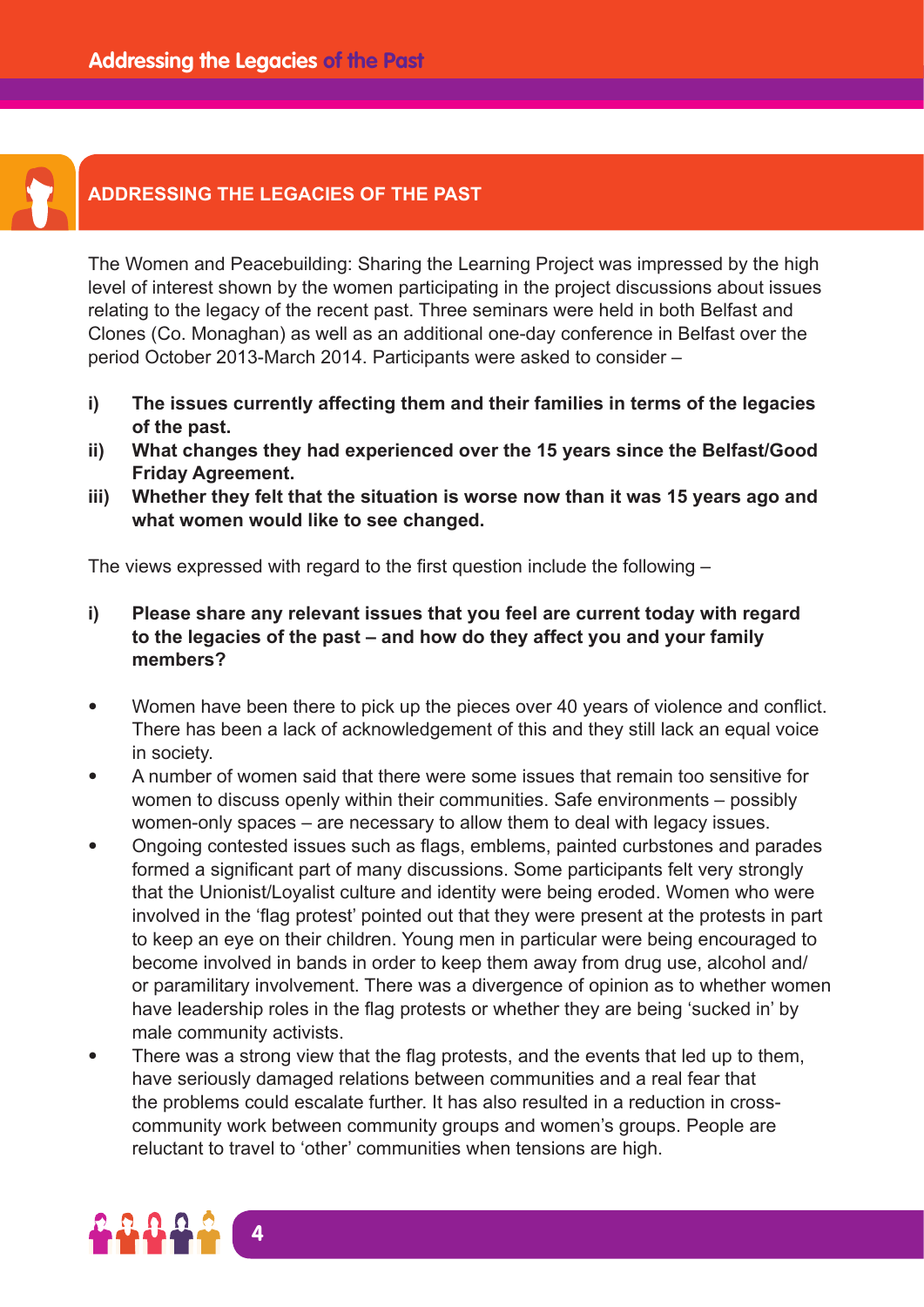- In relation to cultural expression there was a strong 'them and us' mentality. Protestant/Unionist/Loyalist women felt that people from a Republican/Nationalist background were escalating issues out of all proportion to their importance. Commemorations (mostly Republican) were also discussed and tended to be viewed by PUL women as being provocative in nature.
- Some of the women felt that increased civil unrest and street protests were used as a deliberate tactic to demand extra resources for specific areas and/or organisations.
- In general it was noted that the current decade of commemorations/centenaries has had very little input from, or impact on, women.
- Where women disagreed with protests, commemorations, flags or other legacy related demonstrations in their communities they feel intimidated and are afraid to speak out or offer a contrary point of view.
- A further legacy of the past was clearly identified as contested spaces. Peace Walls for some were viewed as a necessary safety measure – they provide protection. For others they were the manifestation of an inability to deal with the past, acting as both mental and physical barriers. On a positive note the ability of the Peace Walls to draw in tourists was recognised.
- Segregation remains the reality for many women living in both rural and urban areas, although it tends to be more cloaked in rural areas. Many felt that political parties are not doing enough to address issues of segregation, and indeed can actually benefit from representing divided electorates.
- A growing legacy issue evident in many communities is the increasing levels of mental ill-health. Intergenerational trauma, increasing suicide levels (affecting all ages), drug and alcohol abuse, depression and anxiety are all evident in a climate of reduced funding for mental health services.
- It was felt that there is a need to proactively tackle sectarianism and change attitudes. There is a generation of young people who have not had direct experience of the violent conflict but are still feeling the negative impacts. It was suggested by some that integrated education is the way forward with a greater emphasis on respect and acceptance of cultural differences as part of the curriculum.
- Women in the southern Border area spoke about the divisions and isolation experienced due to the existence of a militarised border; mention was also made of the relative isolation of those families that were displaced from the North to the South as a result of the conflict.
- Equally, some of the women who had more recently moved to Northern Ireland from the South spoke about how they were immediately labelled due to their accent/ backgrounds. Other women who had moved from England or Scotland had the same experience of being pigeon-holed. One woman lamented – 'We can celebrate Indian and Chinese culture but not each other's'.

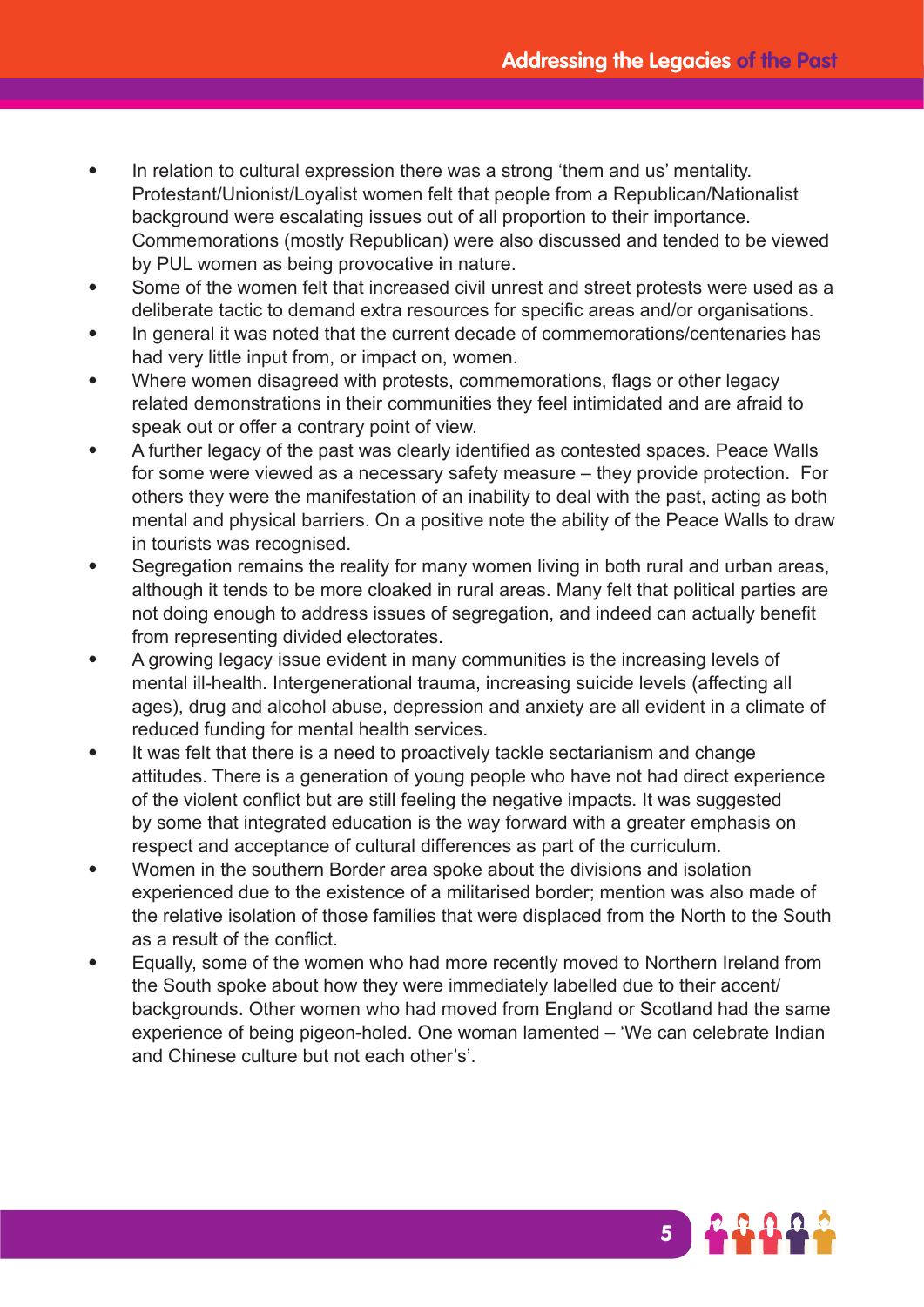## **ii) Please share your views on the changes that you have experienced since the Belfast/Good Friday Agreement and how these changes affect you and your family.**

- Women spoke of a general and pervasive sense of relief. The reduction in levels of violence was matched by reduced levels of fear. People were less likely to be shot or caught in an explosion and there was a feeling – we have survived the Troubles.
- For many women the safety and opportunities available to their children was of paramount concern. They were glad that their children had a better life experience than they had themselves, notwithstanding the fact that a certain level of threat persists in some communities.
- It was felt that cities such as Belfast and Derry/Londonderry have been transformed for the better over the past 15 years, and women spoke about how they feel safer travelling to the city centres than in previous years.
- Despite current difficulties women spoke about the importance of cross-community and cross-Border work which make people realise what they have in common as well as their differences. The women who participated in cross-community programmes spoke about visiting places that they thought they would never visit, eg. Masonic Halls, Catholic Churches, etc. It was also recognised that the availability of resources (very often from EU Peace funds) allowed cross-community work and visits to happen.
- Women in the Border areas felt that the removal of the physical barriers at the Border between North and South had made a significant impact on their lives. They spoke about how the sense of threat had lessened now that the military presence had been removed from their surrounding areas, allied with a new sense of freedom to come and go since the roads had been opened up.
- Reference was made to the fact that the element of secrecy that was always a strong current in Border town life during the conflict is no longer an issue. There is a lot more communication and no more 'secret societies'.
- A number of comments were made about the welcome increase in interfaith marriages – both North and South – and a more open attitude shown by many churches.
- There were some women who saw few positive developments in their communities over the period of the peace process. They felt that their lives were controlled and they had limited options in making their voices heard. There were also a range of negative comments along the lines that 'Everything seems to be going to Republicans', and 'We get nothing – other areas get more', reflecting the continuing influence of negative, and often distorted, perceptions.

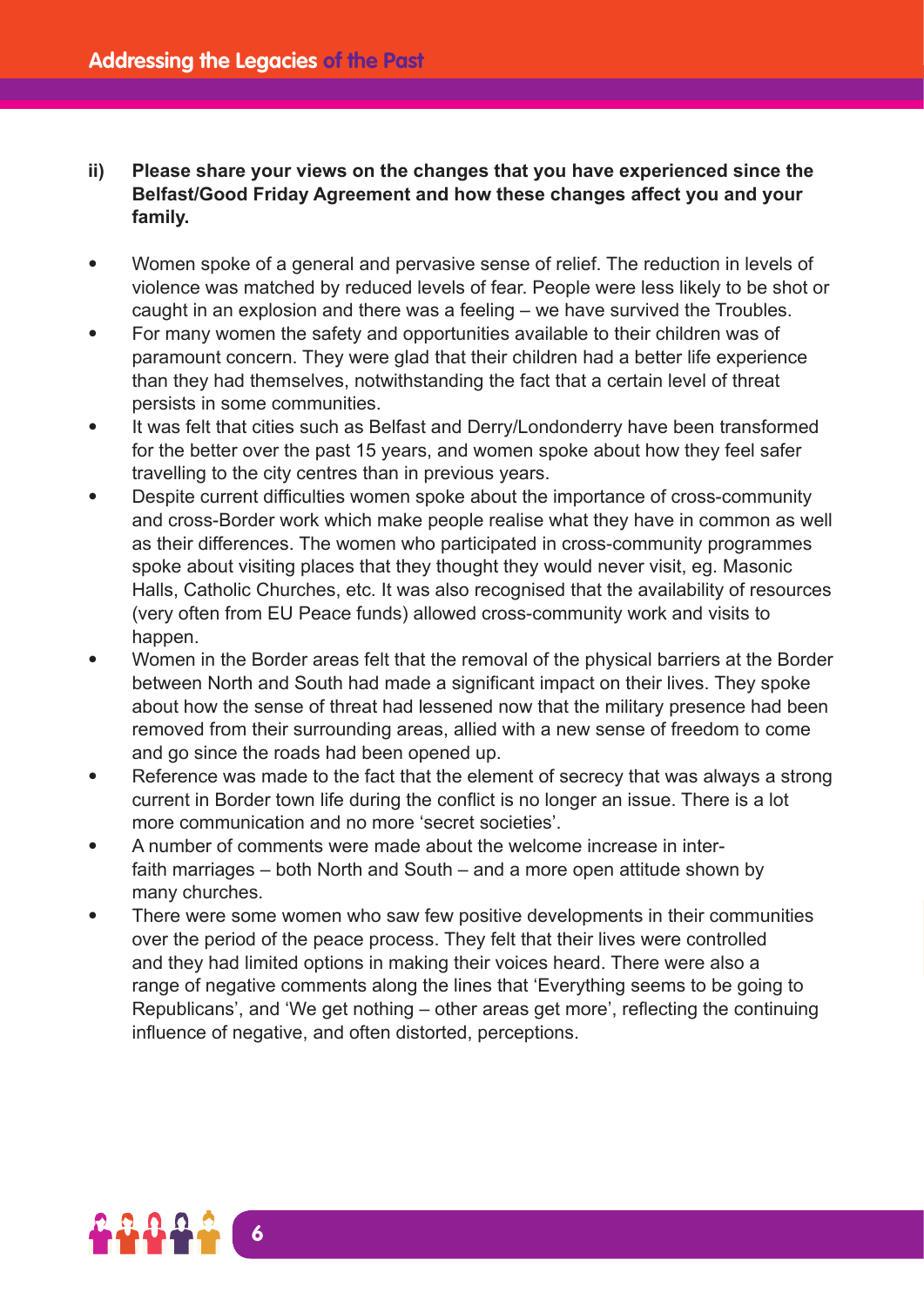#### **iii) Do you feel conditions are better or worse now for women than they were 15 years ago? What would you like to see changed?**

- A positive aspect identified was the increased opportunities to learn about different cultures and traditions as a result of community-based projects. This can help with an understanding of difference which is healthy.
- Some of the participants thought that the number of marches and parades seems to have increased in recent years. There was discussion about who should be responsible for meeting the costs of policing such occasions.
- Concerns were expressed that fear and internal community divisions are still part and parcel of life in many communities which both puts young people at risk as well as also restricting the active participation of women.
- A number of women expressed the view that it was now more difficult for women to become involved in community action in marked contrast to the years of conflict. There has been a reduction in resources to fund community development projects alongside an increase in the number of diverse groups competing for funding. Rural women can be even more isolated and it can be very difficult to get initiatives off the ground in some rural areas. High levels of bureaucracy increasingly prevent smaller groups from applying for – and receiving – funding.
- There was some discussion on how the Haass-O'Sullivan Review appeared to disproportionately focus on interviews with men, and their views.
- There was no specific agreement on how to deal with the Truth, Justice and Legacy issues of the past as views expressed raised the need for victims/survivors of violence to have access to truth, justice and appropriate reparations, but also acknowledged that all the various organisations and forces actively involved in the conflict would need to have a buy-in to any agreed process.
- On a positive note it was felt that many more women have been exposed to crosscommunity activities. Indeed, arguably, women are the 'driving force' of crosscommunity work and exchanges. Women's Centres have been pivotal in supporting this development at community level, being able to provide safe spaces for people to discuss issues and options.

## **RECOMMENDATIONS**

- 1. The British Government needs to break with its official narrative that the conflict in Northern Ireland was not a politically motivated conflict and to accept the applicability of UNSCR 1325 (Women, Peace and Security) to Northern Ireland. Implementing the provisions of this resolution would help to ensure that attention is paid to women's inclusion in decision-making.
- 2. Initiatives are still needed to bring people together across the interfaces and community divides. There needs to be more cross-community programmes and information on what is available.